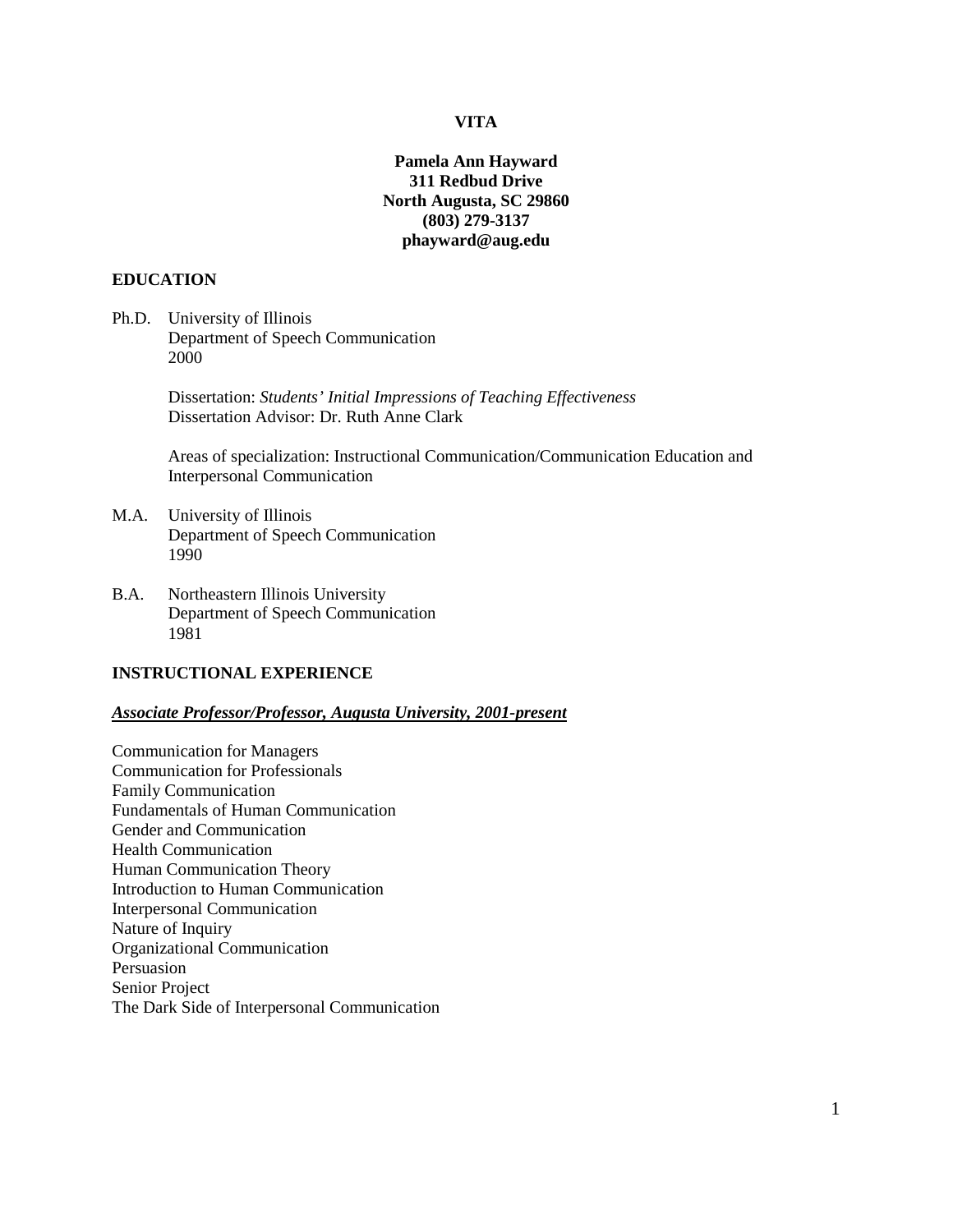# *Assistant/Associate Professor, Lake Superior State University, 1995-2001*

Business and Professional Communication Fundamentals of Speech Communication Gender and Communication Interpersonal Communication Organizational Communication Public Relations

# *Graduate Instructor, University of Illinois, 1989-1995*

Fundamentals of Public Speaking Fundamentals of Public Speaking for Students with Speaking Apprehension Interpersonal Communication Public Relations as Communication Management

# **ACADEMIC ADMINISTRATIVE ROLES**

# *Department Chair, Communications, Augusta University – 2009-2013*

Duties include overseeing a department with approximately 350 majors, 13 full-time faculty members, and a variety of student activities (theatre productions, campus newspaper, campus magazine, campus writers' conference, campus film series, etc.). Manage: departmental assessment activities, curriculum development, search committees, personnel management, student concerns, and budgeting.

## *Assistant Department Chair, Communications, Augusta University – 2006-2009*

Duties include student advising, course scheduling, curriculum development, program assessment, overseeing development of departmental comprehensive program review report.

## *Women's Studies Program Director, Augusta University – 2003-2004*

Director of the Georgia Regents University's Women's Studies Program. Duties include advising the Women's Studies Student Organization. This position also requires extensive event planning and promotion for Women's Week events and the Take Back the Night Rally.

## *Assistant Course Director, University of Illinois – 1990-1993*

Assistant Course Director for University of Illinois Fundamentals of Public Speaking. Assisted Course Director in designing the introductory public speaking course, administering the course, and training new and experienced teaching assistants. The course enrolls approximately 2,400 students per year in over 100 sections, with over 30 teaching assistants.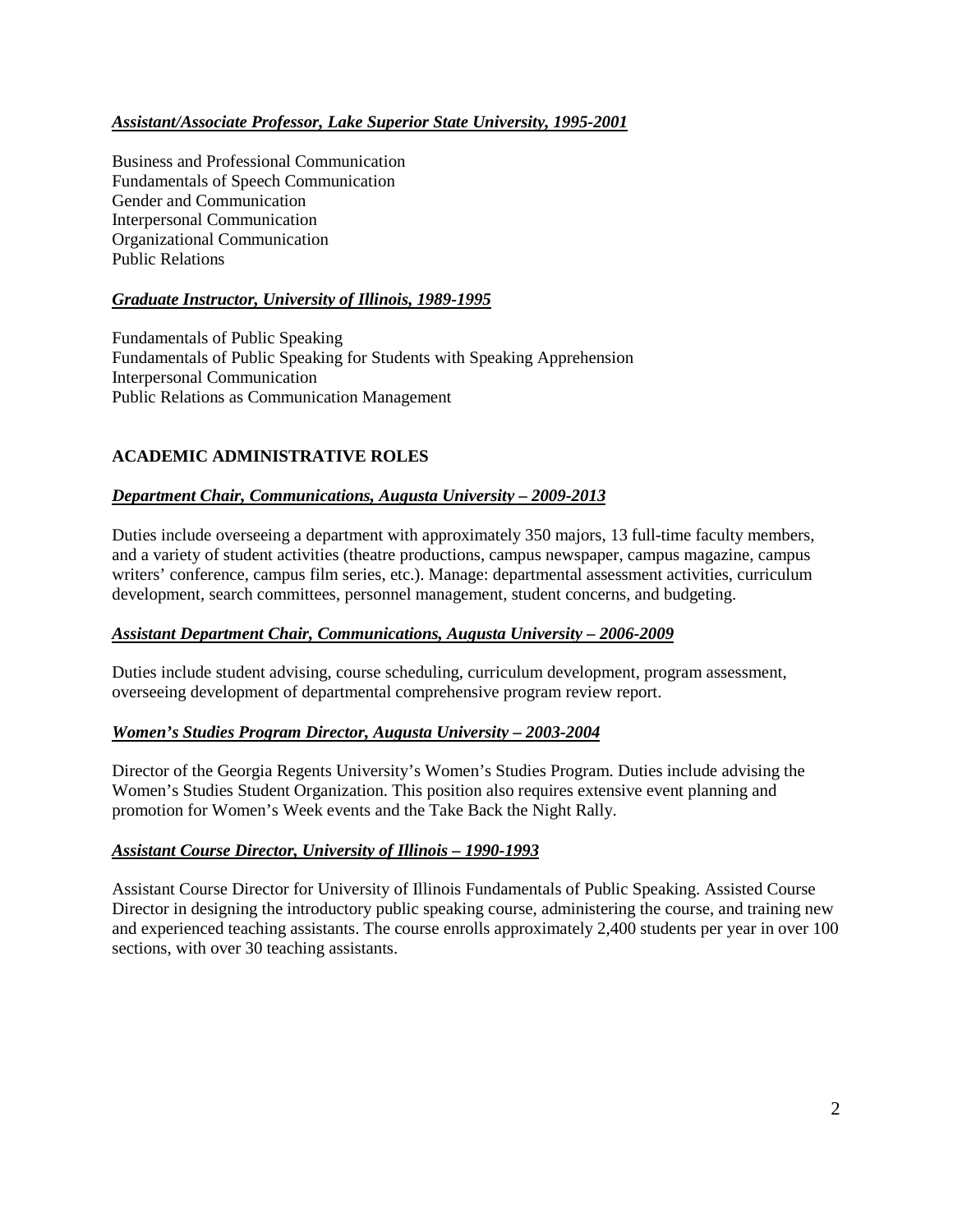# **PROFESSIONAL EXPERIENCE**

# *Marketing Director – 1987-1988*

First Financial Video, Schaumburg, Illinois

Duties included researching and scripting training videotapes; coordinating and writing customer newsletter; serving as video production assistant; implementing marketing campaigns; and writing promotional materials for sale of videotape training programs targeted to financial services industry.

## *Assistant Account Executive – 1984-1987*

MARCOA Direct Advertising, Chicago, Illinois

Duties included researching and developing marketing programs for clients such as Motorola and Allstate; giving client presentations; and directing copy, art, and production departments in the creation and implementation of direct mail campaigns.

### *Reporter/Assistant Editor – 1981-1984*

LIFE Newspapers, Berwyn, Illinois Duties included researching, developing, and writing feature and news stories; editing and layout of specialty sections.

# **PUBLICATIONS**

- Hayward, P.A. (under review). Make me an offer: Empowering students with the extra credit assignment. *Proceedings of the Georgia Communication Association, 85.*
- Hayward, P.A. (2015). Instructor's Manual for *Public Speaking* [Revisions for Second Edition]. Independence, KY: Cengage Learning.
- Hayward, P.A., Kline, B., Snowden, R., Waddell, P.J., Westfall, S. (2014). Public speaking assignment make-overs. *Proceedings of the Georgia Communication Association, 83*, 72-80.
- Hayward, P.A. (2014). Instructor's Manual for Public Speaking: Concepts and Skills for a Diverse Society [Revisions for Eighth Edition]. Independence, KY: Cengage Learning.
- Ortiz, G. & Hayward, P.A. (2013). Funding the Future of Technology in Communications and Media Departments: A Discussion. *Proceedings of the Georgia Communication Association, 83*, 32-34.
- Hayward, P.A. (2013). Instructor's Resource CD-ROM for *Looking Out, Looking In* [PowerPoint slides]. Independence, KY: Cengage Learning.
- Hayward, P.A. (2013). Instructor's Resource CD-ROM for *Communicate!* [PowerPoint slides]. Independence, KY: Cengage Learning.
- Hayward, P.A. (2012). Instructor's Resource CD-ROM for *Organizational Communication: Approaches and Processes* [PowerPoint slides]. Belmont, CA: Thomson Wadsworth.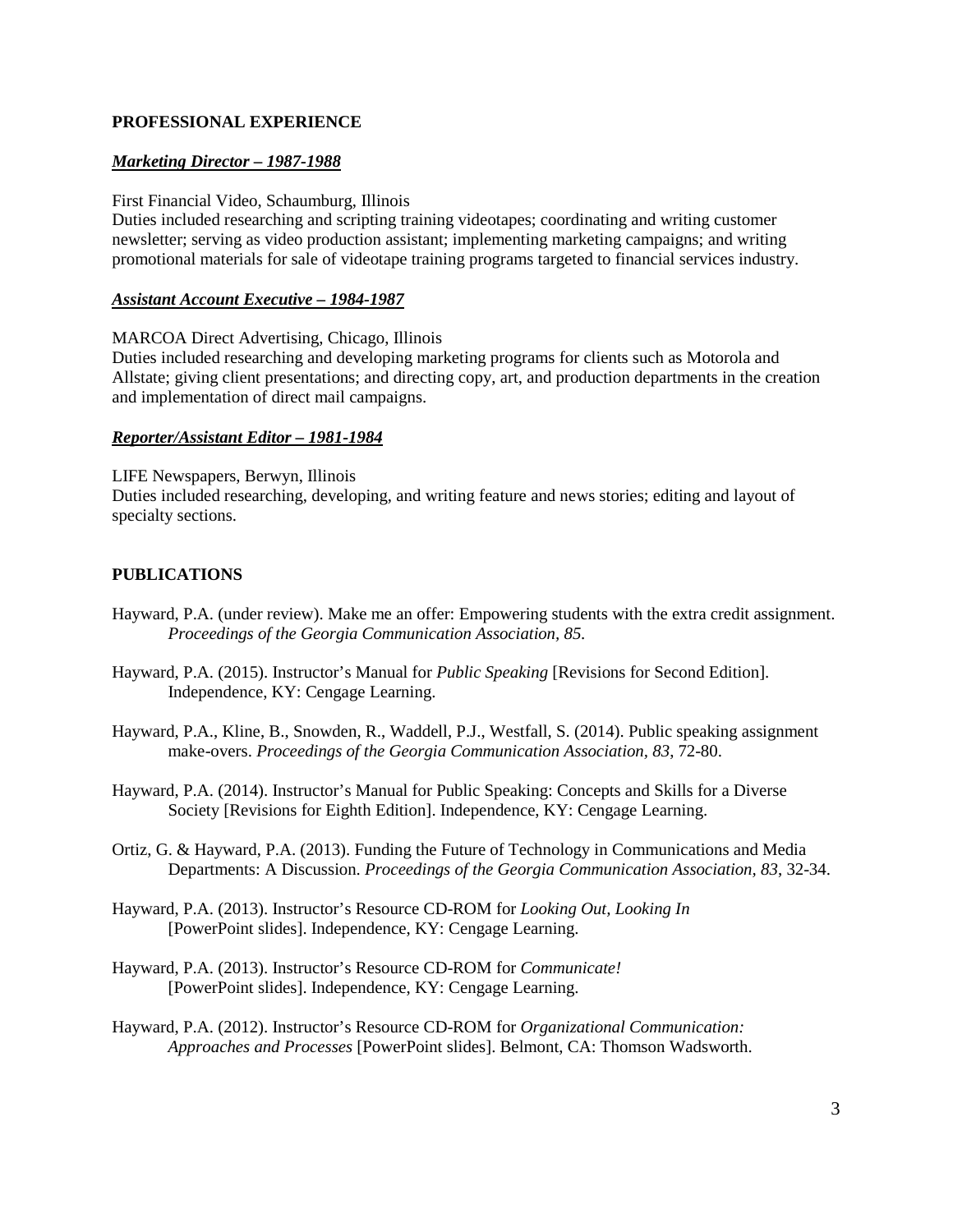- Hayward, P.A. & Edmonds, L.M. (2011). Instructor's Manual for Communicating for Success. Boston: Allyn & Bacon.
- Hayward, P.A. (2011). Instructor's Resource CD-ROM for *Gendered Lives* [PowerPoint slides]. Belmont, CA: Thomson Wadsworth.
- Hayward, P.A. (2006). Mission possible: Creating a vision for business communication students. *Proceedings of the Georgia Communication Association, 76*, 97-98.
- Hayward, P.A. (2003). Effectively approaching the first day of class. *Communication Teacher, 17,* (3-16).
- Lewis, L.K., & Hayward, P.A. (2003). Choice-based learning: Student reactions in an undergraduate organizational communication course. *Communication Education, 52,* (148-156).
- Hayward, P.A. (2002). Developing ourselves through the use of midsemester evaluation. In S.R. Parton & C. Beadle (Eds.), *Georgia Communication Association Proceedings* (pp. 11-16). Georgia Communication Association.
- Hayward, P.A. (2000). Students' initial impressions of teaching effectiveness. *Dissertation Abstracts International, 61* (10). (UMI No. 9990017)
- Hayward, P.A. (1997). The 4 x 4 text analysis workshop. *The Speech Communication Teacher, 12,* 8-10.
- Hayward, P.A. (1996). Public speaking 101: In 60 minutes or less. *Proceedings of the American Society for Engineering Education,* Washington, DC.
- Hayward, P.A. (1996). Delivery cards. In S.E. Lucas (Ed.), *Selections from the Speech Communication Teacher: 1994-1996.* Highstown, NJ: McGraw-Hill. (Reprinted from *The Speech Communication Teacher, 8,* 3)
- Hayward, P.A. (1996). Delivery cards. In S.R. Brydon & M.D. Scott (Eds.), *Instructor's Manual and test bank for between one and many: An introduction to public speaking.* Mountain View, CA: Mayfield. (Reprinted from *The Speech Communication Teacher, 8,* 3.)
- Hayward, P.A. (1995). When novelty isn't enough: A case study of students' reactions to technology in the classroom environment. *College Student Journal, 28,* 320-325.
- Hayward, P.A. (1995). You never get a second chance to make a first impression: The importance of the first day of class. *Proceedings of the National Conference on the Training and Employment of Graduate Teaching Assistants,* Oakbrook, IL.
- Hayward, P.A. (1994). Delivery cards. *The Speech Communication Teacher, 8,* 3.

## **EDUCATIONAL SUPPLEMENTARY MATERIALS**

Hayward, P.A. (2014). *Instructor's Resource for The Rhetorical Act: Thinking, Speaking, and Writing Criticially* [Test bank]. Stanford, CT: Cengage Learning.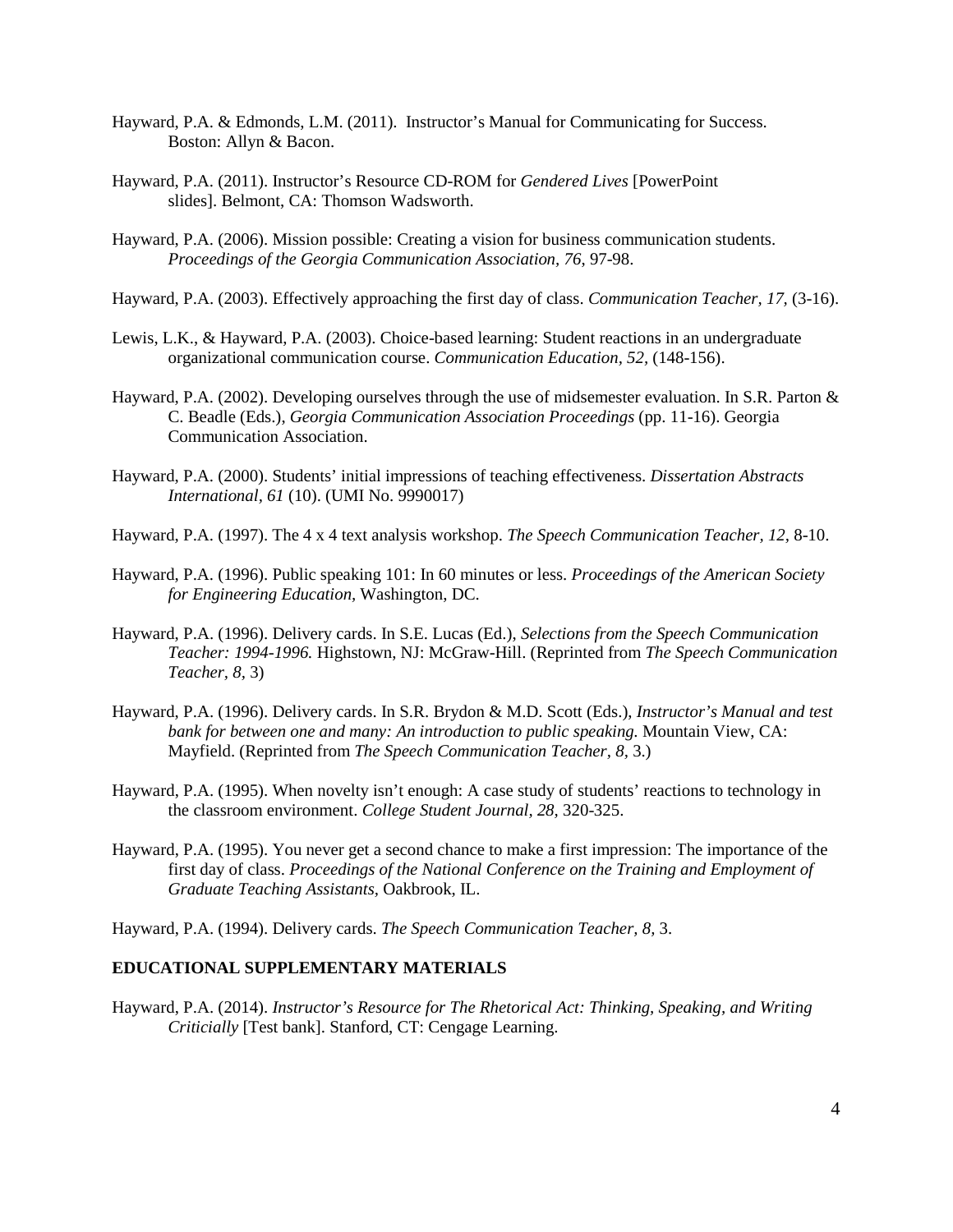- Hayward, P.A. (2014). Instructor's Resource for *Essentials of Public Speaking* [Instructor's manual and web quizzes]. Belmont, CA: Wadsworth.
- Hayward, P.A. (2014). Instructor's Resource for *Communicating for Results: A Guide for Business and the Professions* [PowerPoints]. Belmont, CA: Wadsworth.
- Hayward, P.A. (2013). Instructor's Resource for *Public Speaking Concepts and Skills for a Diverse Society* [Instructor's manual]. Boston, MA: Wadsworth.
- Hayward, P.A. (2013). Instructor's Resource CD-ROM for *Looking Out, Looking In* [PowerPoint slides]. Independence, KY: Cengage Learning.
- Hayward, P.A. (2013). Instructor's Resource CD-ROM for *Communicate!* [PowerPoint slides]. Independence, KY: Cengage Learning.
- Hayward, P.A. (2012). Instructor's Resource CD-ROM for *Organizational Communication: Approaches and Processes* [PowerPoint slides]. Belmont, CA: Thomson Wadsworth.
- Hayward, P.A. (2011). Instructor's Resource CD-ROM for *Gendered Lives* [PowerPoint slides]. Belmont, CA: Thomson Wadsworth.

#### **PRESENTATIONS**

- Hayward, P.A. (2016, February). Make me an offer: Empowering students with the extra credit assignment. Great Ideas for Teaching Speech presentation at the Georgia Communication Association conference, Milledgeville, GA.
- Kline, B., Hayward, P.A., Lindner, R., Nifong, R., & Joyner Waddell, P. (2016, February). Bridging the gap. Panel presentation at the Georgia Communication Association conference, Milledgeville, GA.
- Bailey, E., Codone S., Hayward, P.A., & Mehta, R. (2015, April). *Multidisciplinary Student Engagement Techniques: Lessons Learned from the Governors Teaching Fellows Program* Panel presentation at the University System of Georgia Teaching and Learning conference. Athens, GA.
- Hayward, P.A., Kline, B., &Westfall, S. (2015, February). *Student Career Exploration: Ideas for Including Career Development Activities into Your Communication Courses*. Panel presentation at the Georgia Communication Association conference, Statesboro, GA.
- Lindner, R., Aust, C., Benson, J., Hayward, P.A., & Kline, B. (2015, February). *The Show Must Go On! How to Prevent Incivility from Ruining Your Face-to-Face and Online Classes*. Panel presentation at the Georgia Communication Association conference, Statesboro, GA.
- Hayward, P.A. and Bledsoe (2014, April). *The Curriculum Design Academy*. Poster presentation at the University System of Georgia Teaching and Learning conference, Athens, GA.
- Hayward, P., Kline, B., Snowden, R.L., Waddell, P.J., Westfall, S. (2014). *Public speaking assignment make-overs*. Panel presentation at the Georgia Communication Association, Atlanta, GA.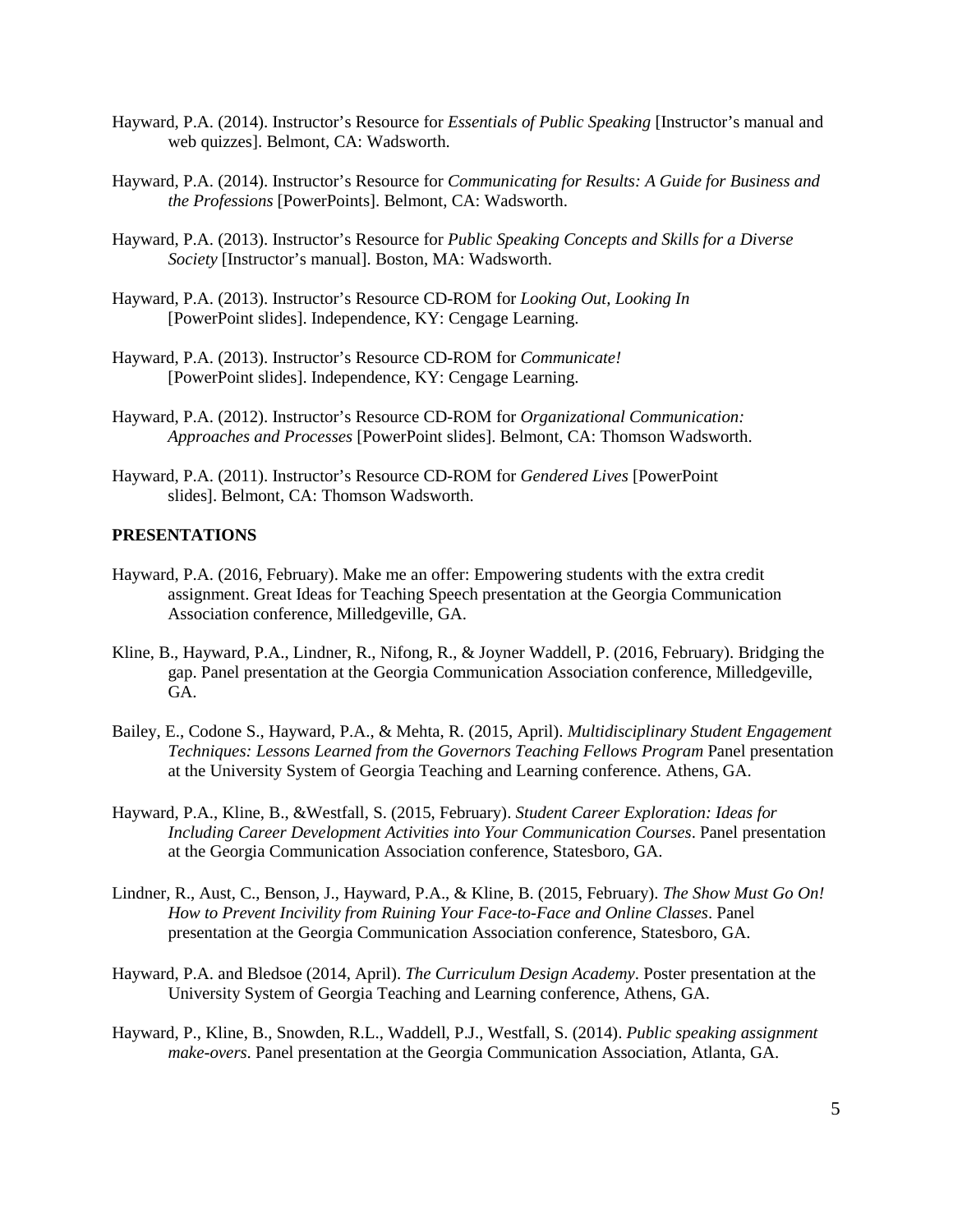- Hayward, P.A. (2013, November). A Contract on Your Students?!: The Advantages and Disadvantages of Using Contracts in the Classroom. Panel presentation at the National Communication Association conference, Washington, DC.
- Saunders, J.H., Lunceford, B., Quianthy, R., & Hayward, P.A. (2013, April). Current Issues with State Associations. Panel presentation at the Southern States Communication Association conference, Louisville, KY.
- Ortiz, G., & Hayward, P.A. (2013, February). *Funding the Future of Technology in Communications and Media Departments: A Discussion.* Panel presentation at the Georgia Communication Association conference, Dalton, GA.
- Hayward, P.A. (2010, March). *First impressions count: Instructional strategies for the first day of class*. Presented at the Scholarship of Teaching and Learning conference, Statesboro, GA.
- Hayward, P.A. (2009, February) Why are you taking college classes?: A twist on the belief speech. Presented at the meeting of the Georgia Communication Association, Statesboro, GA.
- Tucker, B.G., & Hayward, P.A. (2007, February). *When your students aren't ready for college*. Panel presentation at the meeting of the Georgia Communication Association, Gainesville, GA.

Hayward, P.A. (2006, June). *You never get a second chance to make a first impression: An analysis of student impression formation on the first day of class*. Paper presented at the meeting of the International Communication Association, Dresden, Germany.

Hayward, P.A. (2006, February). *Mission possible: Creating a vision for business communication students.* Paper presented at the meeting of the Georgia Communication Association, Toccoa Falls, GA.

Hayward, P.A. (2004, November). *Students' Reactions to the Real-World Applications of Group Assignments.*. Paper presented at the meeting of the National Communication Association, Chicago, IL.

- Hayward, P.A. (2004, February). *What's on the menu? Incorporating choice in the classroom*. Paper presented at the meeting of the Georgia Communication Association, Clayton, GA.
- Hayward, P.A. (2004, April). *Using 'Apples to Apples' to highlight language concepts*. Paper presented at the meeting of the Southern States Communication Association, Tampa, FL.
- Hayward, P.A. (2003, March). *Putting your best foot forward: How to approach the first day of class more effectively*. Paper presented at the meeting of the Interdisciplinary Conference for Teachers of Undergraduates, Barnesville, GA.
- Hayward, P.A. (2003, February). *Making it obvious: Instructional communication concepts and the basic course.* Paper presented at the meeting of the Georgia Communication Association, Dunwoody, GA.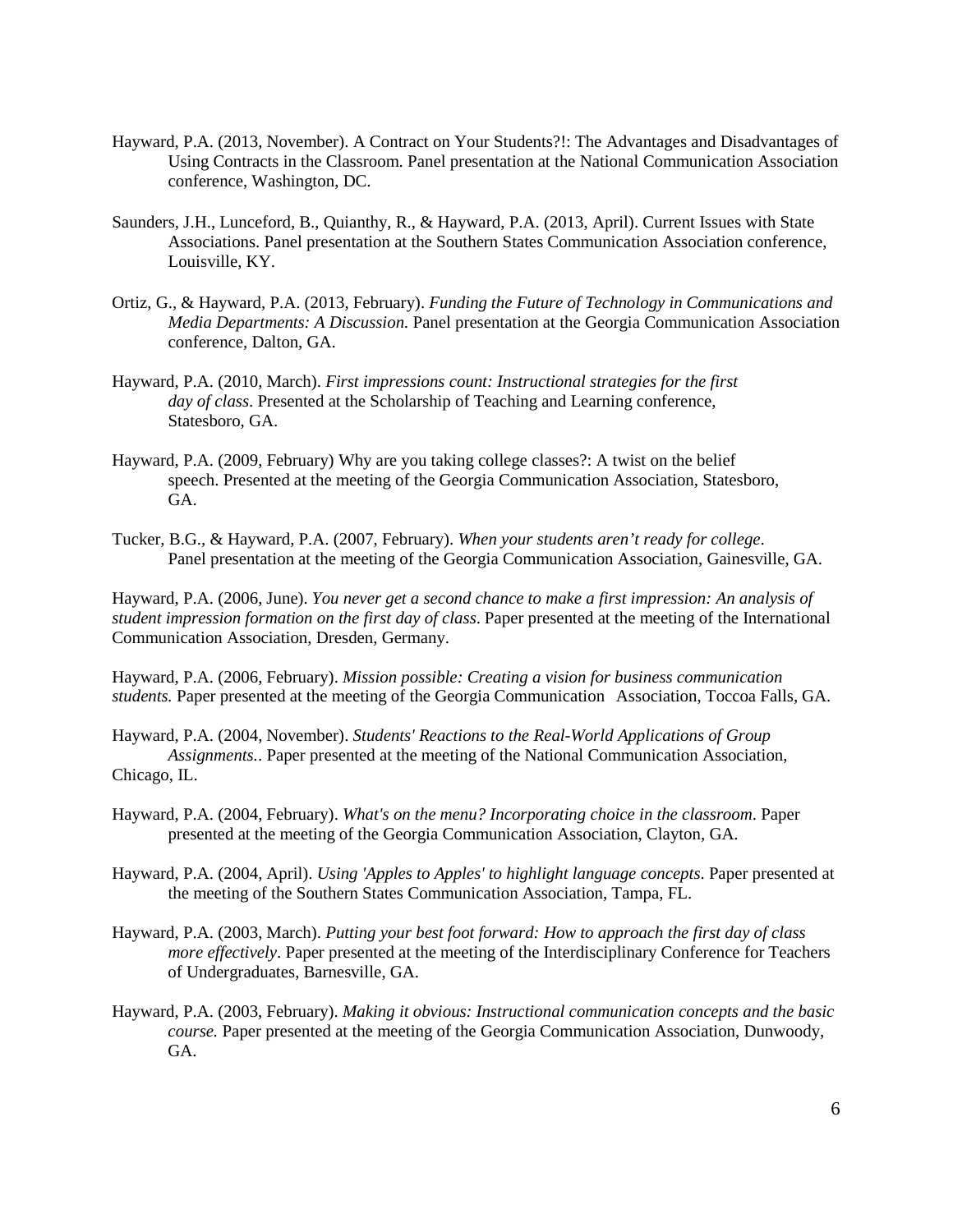- Lewis, L.K., & Hayward, P.A. (2002, November). *Choice-based learning activities and assessment: Student performance and reactions in an undergraduate organizational communication course.* Paper presented at the meeting of the National Communication Association, New Orleans, LA.
- Hayward, P.A. (2002, February). *Developing ourselves through the use of midsemester evaluation.* Paper presented at the meeting of the Georgia Communication Association, Valdosta, GA.
- Hayward, P.A. (2002, April). *A comparative analysis of the instructional behaviors used by highly effective and highly ineffective instructors on the first day of class.* Paper presented at the meeting of the Southern States Communication Association, Winston-Salem, NC.
- Hayward, P.A. (2001, November). *Students' initial impressions of teaching effectiveness: An analysis of structured response items.* Paper presented at a meeting of the National Communication Association, Atlanta, GA.
- Hayward, P.A. (2000, April). *Student impressions of instructors on the first day of class.* Presented at the Central States Communication Association conference, Detroit, MI.
- Hayward, P.A. (1999, October). *The constant campaign: Selling the speech program on a university campus.* Presented at the Michigan Association of Speech Communication conference, Gaylord, MI.
- Hayward, P.A. (1999, October). *By the way: A conversational regulation activity.* Paper presented at the Michigan Association of Speech Communication conference, Gaylord, MI.
- Hayward, P.A. (1999, September). *Nonverbal classroom communication patterns of Native-American students.* Presented at the Native-American Studies conference, Sault Ste. Marie, MI.
- Hayward, P.A. (1998, April). *Issues surrounding self: Using the films "Defending Your Life" and "Chameleon Street" in the interpersonal class.* Paper presented at the Central States Communication Association conference, Chicago, IL.
- Hayward, P.A. (1997, November). *The one-credit internship: Developing a program for public relations minors.* Paper presented at the National Communication Association conference, Chicago, IL.
- Hayward, P.A. (1997, November). *It's deja vu all over again: Staying fresh while teaching multiple sections of a course.* Paper presented at the National Communication Association conference, Chicago, IL.
- Hayward, P.A. (1997, April). *Expanding the relationship between the speech department and the library staff at Lake Superior State University.* Paper presented at the Central States Communication Association conference, St. Louis, MO.
- Hayward, P.A. (1997, April). *It looked good on paper: Learning to cope with activities that don't work as planned.* Paper presented at the Central States Communication Association conference, St. Louis, MO.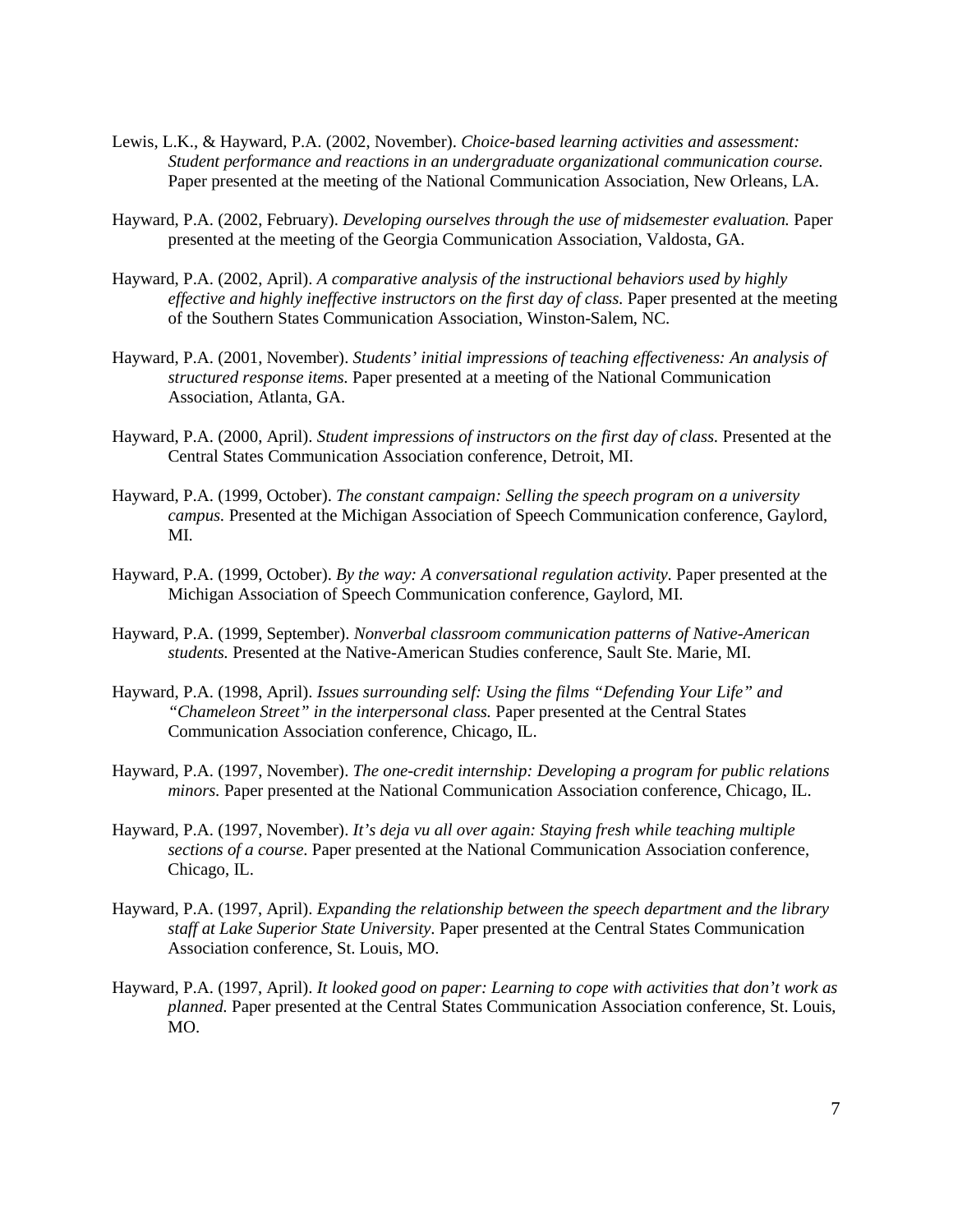- Hayward, P.A. (1997, April). *101 in a box: Brainstorming for the introductory speech course.* Paper presented at the Central States Communication Association conference, St. Louis, MO.
- Hayward, P.A. (1996, October). *The buddy system: A tool for developing student evaluation and performance skills.* Paper presented at the Michigan Association of Speech Communication conference, Battle Creek, MI.
- Hayward, P.A. (1996, October). *Keys to a successful marriage: An assignment for the Interpersonal Communication classroom.* Paper presented at the Michigan Association of Speech Communication conference, Battle Creek, MI.
- Hayward, P.A. (1996, June). *Public speaking 101: In 90 minutes or less.* Paper presented at the American Society for Engineering Education conference, Washington, DC.
- Hayward, P.A. (1996, April). *Using letters-to-the-editor to uncover logical fallacies.* Paper presented at the Central States Communication Association conference, St. Paul, MN.
- Hayward, P.A. (1994, April). *Getting it right the first time: An exploration of instructor beliefs and strategies for the first day of class.* Paper presented at the Central States Communication Association conference, Oklahoma City, OK.
- Hayward, P.A. (1993, November). *The use of non-comprehension strategies in tutoring sessions: A case study.* Paper presented at the Speech Communication Association conference, Miami Beach, FL.
- Hayward, P.A. (1993, November). *The interaction of critical pedagogy and developmental theory for public speaking.* Paper presented at the Speech Communication Association conference, Miami Beach, FL.
- Hayward, P.A. (1993, November). *What is the color of apprehension? An activity for a speaking apprehension course.* Paper presented at the Speech Communication Association conference, Miami Beach, FL.
- Hayward, P.A. (1993, April). *When novelty isn't enough: A case study of students' reactions to technology in the classroom environment.* Paper presented at the Central/Southern States conference, Lexington, KY.
- Hayward, P.A. (1993, November). *You never get a second chance to make a first impression: The importance of the first day of class.* Paper presented at the National Conference on the Training and Employment of Graduate Teaching Assistants, Oakbrook, IL.
- Hayward, P.A. (1992, October). *4 x 4.* Paper presented at the Illinois Speech and Theatre Association conference, Decatur, IL.
- Hayward, P.A. (1992, October). *Delivery cards.* Paper presented at the Illinois Speech and Theatre Association conference, Decatur, IL.
- Hayward, P.A. (1990, November). *A look at students' reactions to technology in the classroom.* Paper presented at colloquium on Issues in Communication and Consumer Technology, University of Illinois, Urbana, IL.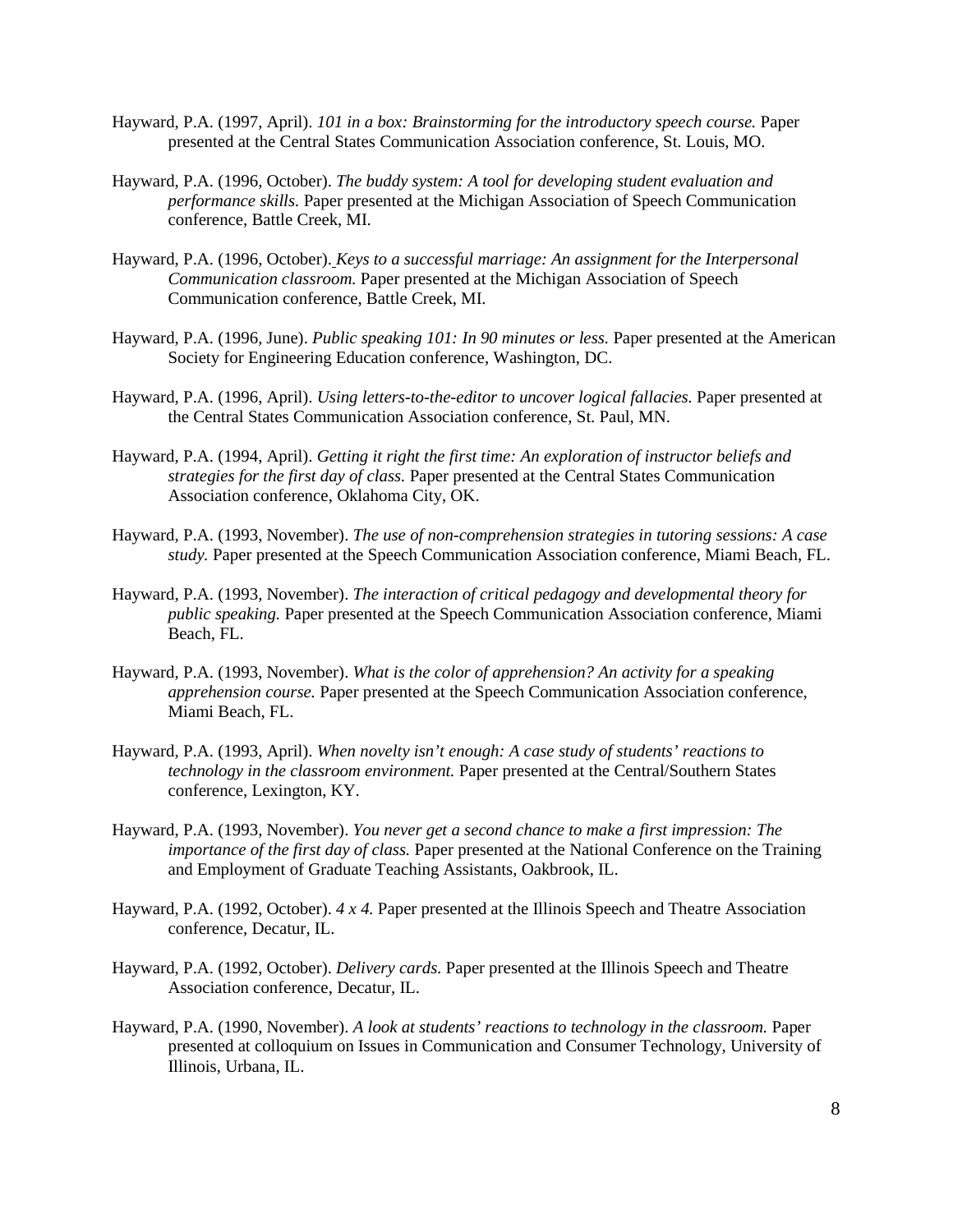### **ACADEMIC COMMITTEE WORK**

#### *Augusta University*

Student Affairs University Senate Subcommittee (Fall 2015-present)

Senator, University Senate (Spring 2013-Spring 2015)

College of Arts, Humanities, and Social Sciences Promotion and Tenure Committee (Fall 2013-present)

Subcommittee Chair, University Senate Faculty Development Subcommittee (Fall 2013-Spring 2014)

Office of Faculty Development and Teaching Excellence Advisory Council (Fall 2009-present)

Member of Faculty Policies Committee (Fall 2004-Spring 2006 and Fall 2012)

College of Arts, Humanities, and Social Sciences Council (Fall 2009-Summer 2013)

Arts and Sciences Retention Committee (Fall 2010)

Member of University Council (Fall 2009 – Spring 2010)

Chair of Speech Track Sub-Committee (Fall 2001-Spring 2006)

Chair of Languages, Literature, and Communications Library Committee (2002-2006)

Chair of Women's Studies Committee (Spring 2003-Summer 2004)

Member of Phi Kappa Phi Student Research and Fine Arts Conference Planning Committee (Fall 2001 present)

Member Honors Program Committee (Spring 2002-present)

Member of Student Activities Committee (Fall 2006-Spring 2008)

Member of GRU Faculty Policies Committee Subcommittee on Course Evaluation (Fall 2003-Spring 2004)

Member of Languages, Literature, & Communications Chair's Committee (Fall 2001-Spring 2003)

Member of GRU Film Series Committee (Fall 2001-Spring 2005)

Member of Faculty-Student Judiciary Committee (Fall 2002-Spring 2004)

Member of the GRU Faculty Colloquium (formerly known as the BellSouth Colloquium) (Fall 2002- Spring 2003)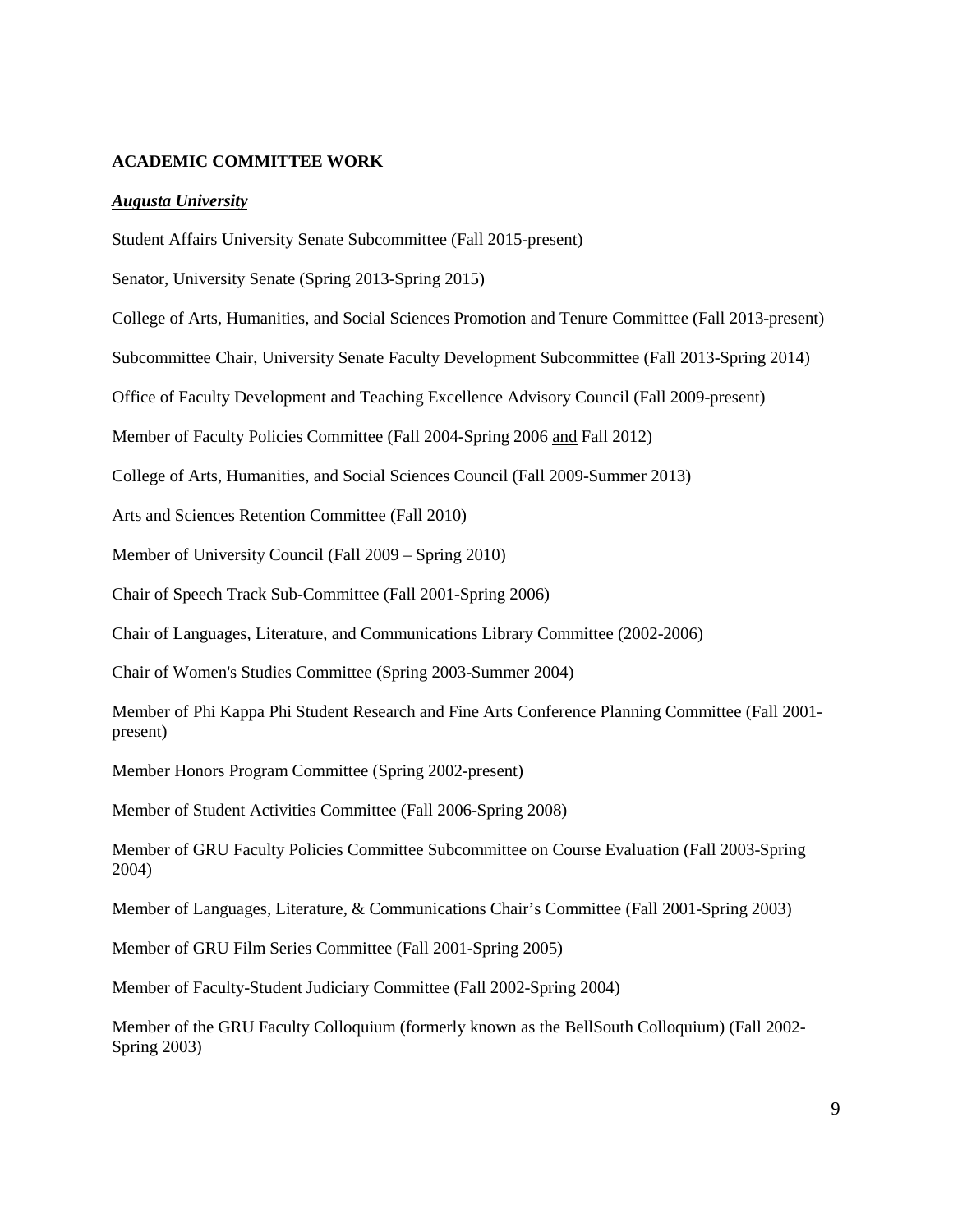Member of the GRU Writers Group (Fall 2002-Spring 2004)

Member of faculty search committees for the Dept. of Communications and Professional Writing, Dept. of Languages, Literature and Communication, and College of Education

## *Lake Superior State University*

Chair, Undergraduate Research Committee (Fall 2000) Member at Large, LSSU Faculty Association (Fall 2000) LSSU Honors Program Council (Fall 2000) LSSU Curriculum Committee (Fall 1998-Spring 2000) Bi-national BRIDGE Committee, North American State and Provincial Lottery (Fall 1996-Spring 1997) LSSU Critical Thinking Committee (Fall 1996-Spring 1997) LSSU Alcohol and Substance Abuse Task Force (Fall 1996)

## **ADVISING**

### *Augusta University*

Advise individual majors/minors.

Lambda Pi Eta communication honors organization (Fall 2009-present)

### *Lake Superior State University*

Advisor for LSSU undeclared majors in liberal arts (Fall 1996-Spring 2001)

Lake State Theatre Company (Summer 1998-Spring 1999)

Alpha Theta Omega Sorority (Fall 1997-Spring 2001)

### **UNIVERSITY SERVICE**

#### *Augusta University*

Board member, Kids Restart (non-profit agency) (2008-2013)

Frequently judge Evans High School senior project presentations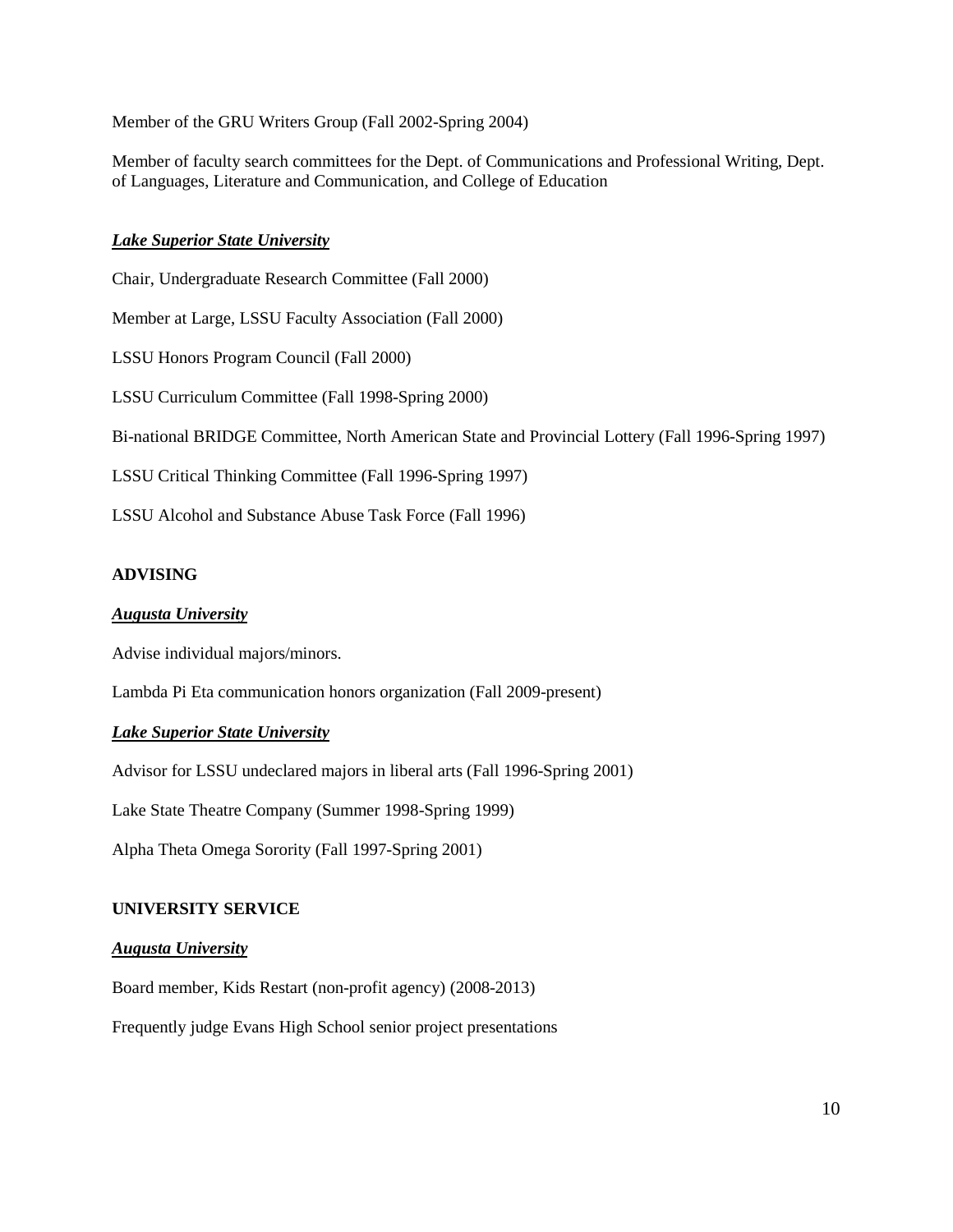Judge for "Voices of Democracy" high school student speech competition sponsored by American Legion (2002-present)

Served as a judge for the high school regional speech competition held at ASU (Spring 2002, Spring 2003, Spring 2004)

Coordinator of ushers, on-site ticket sales staff, and on-site book/t-shirt sales staff for the on-campus, student-led production of "The Vagina Monologues" (Spring 2002)

Member AU Faculty Club (Fall 2001-present)

## **WORKSHOP DEVELOPMENT AND PRESENTATIONS**

Presentational Skills for Augusta University Campus Tour Guides (Spring 2015, Spring 2016)

- Curriculum Design Academy Part of a team led by Dr. Deborah Richardson (Fall 2013-present)
- Successfully Approaching the First Day of Class for New Faculty Presented during new faculty orientation (Fall 2012 and Fall 2013)
- Presentational Skills for Morris Museum Docents (Spring 2012)
- Writing Letters of Recommendation High School Counselors (Spring 2009, Spring 2010)
- Conflict and Interviewing Skills GRU "Phoenix Magazine" staff (Spring 2003, Fall 2003, Fall 2004)
- Gender and Communication Waynesboro Optimist Club (Spring 2003)
- Interpersonal and Public Communication Skills Ontario Provincial Police Association (Summer 1999)
- Presentational Skills

LSSU junior biology thesis seminar (Spring 1999, Spring 2000) Chautauqua at University of Illinois (Spring 1990) Engineering students at University of Illinois (Fall 1998, Spring 1990) Staff of Busey Bank, Urbana, Illinois (Spring 1989)

#### Persuasion

 Prof. Rick Davis's HONR1010 course (Spring 2002) Leadership development program, University of Illinois (Fall 1990)

### Listening Skills

Leadership development program, University of Illinois (Fall 1989)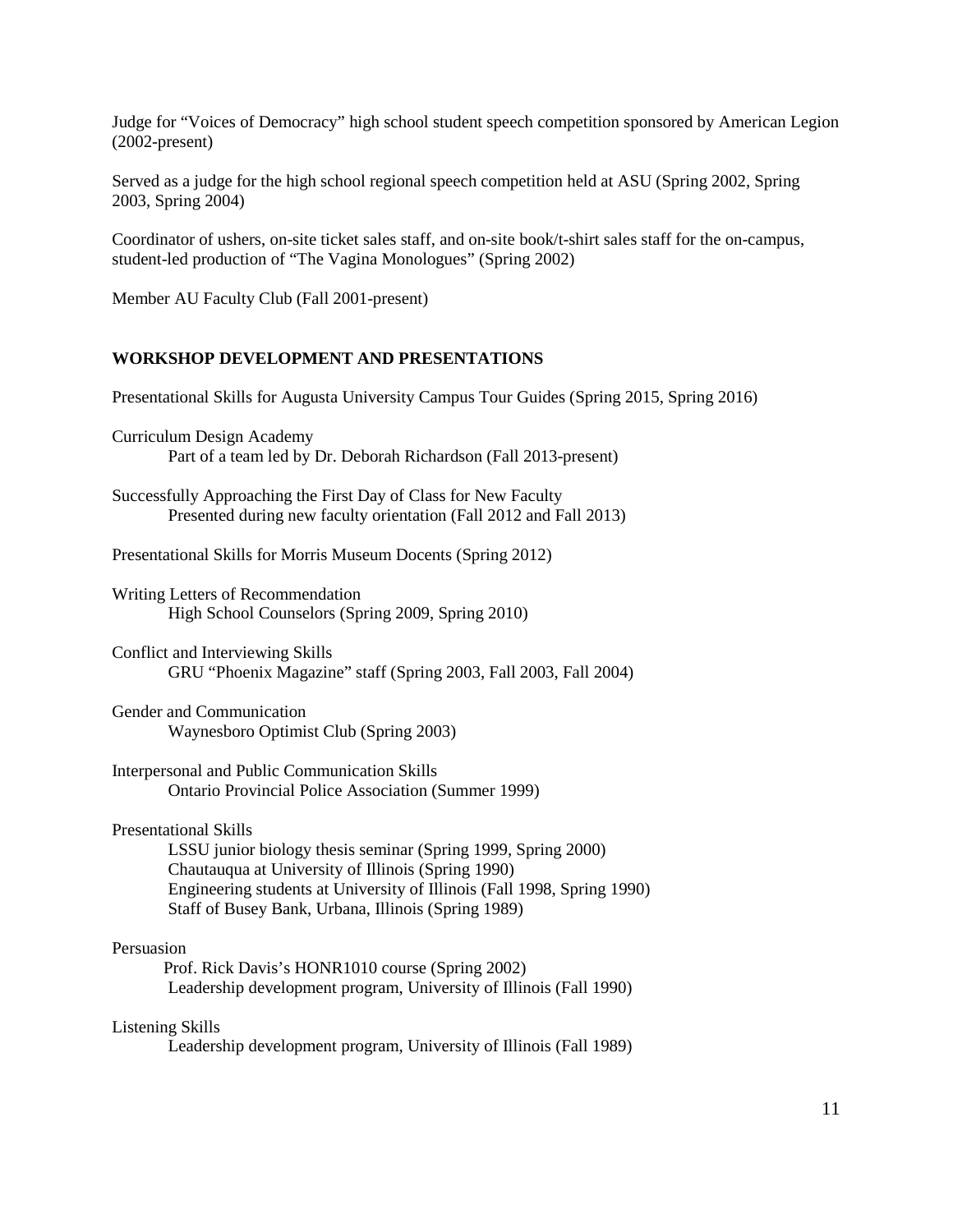| Using the Mid-Semester Feedback Form as a Pedagogical Tool |  |
|------------------------------------------------------------|--|
| LSSU faculty (Fall 1996)                                   |  |

Bike Riding and the Art of Learning LSSU new faculty development session (Spring 1996)

The First Day of Instruction GRU new faculty orientation (Fall 2011) LSSU new faculty orientation (Fall 1995)

Tutoring Skills University of Illinois' Athletic Department (Spring 1992)

Hitchcock's Films LSSU Elders program (Fall 1998)

#### **ASSOCIATION MEMBERSHIPS/COMMITTEES**

Georgia Communication Association Immediate Past President (Spring 2010-Spring 2012) President (Spring 2008-Spring 2010) First Vice President (Spring 2006-Spring 2008) Secretary (Spring 2004-Spring 2006) Member-at-Large (Spring 2003-Spring 2004)

Phi Kappa Phi National Southeast Regional Vice President (Spring 2015-present)

Phi Kappa Phi Chapter 324 (inducted 2003) Immediate Past President (Fall 2015-present)

National Communication Association Reviewer, Lambda Pi Eta (Spring 2015) Reviewer, Instructional Development Division (Fall 1999 and Fall 2013) Instructional Development Division Nominating Committee (Fall 2001)

Association for Communication Administrators Member-at-large (Fall 2012-present) NCA Reviewer, Association for Communication Administrators (Fall 2013)

Member of Review Board of *Communication Teacher* (approximately 6 years)

Southern States Communication Association (Spring 2008 and Spring 2013)

Central States Communication Association Secretary, Communication Education Division (Fall 1996-Spring 1997) Reviewer, Communication Education Division (Spring 1997)